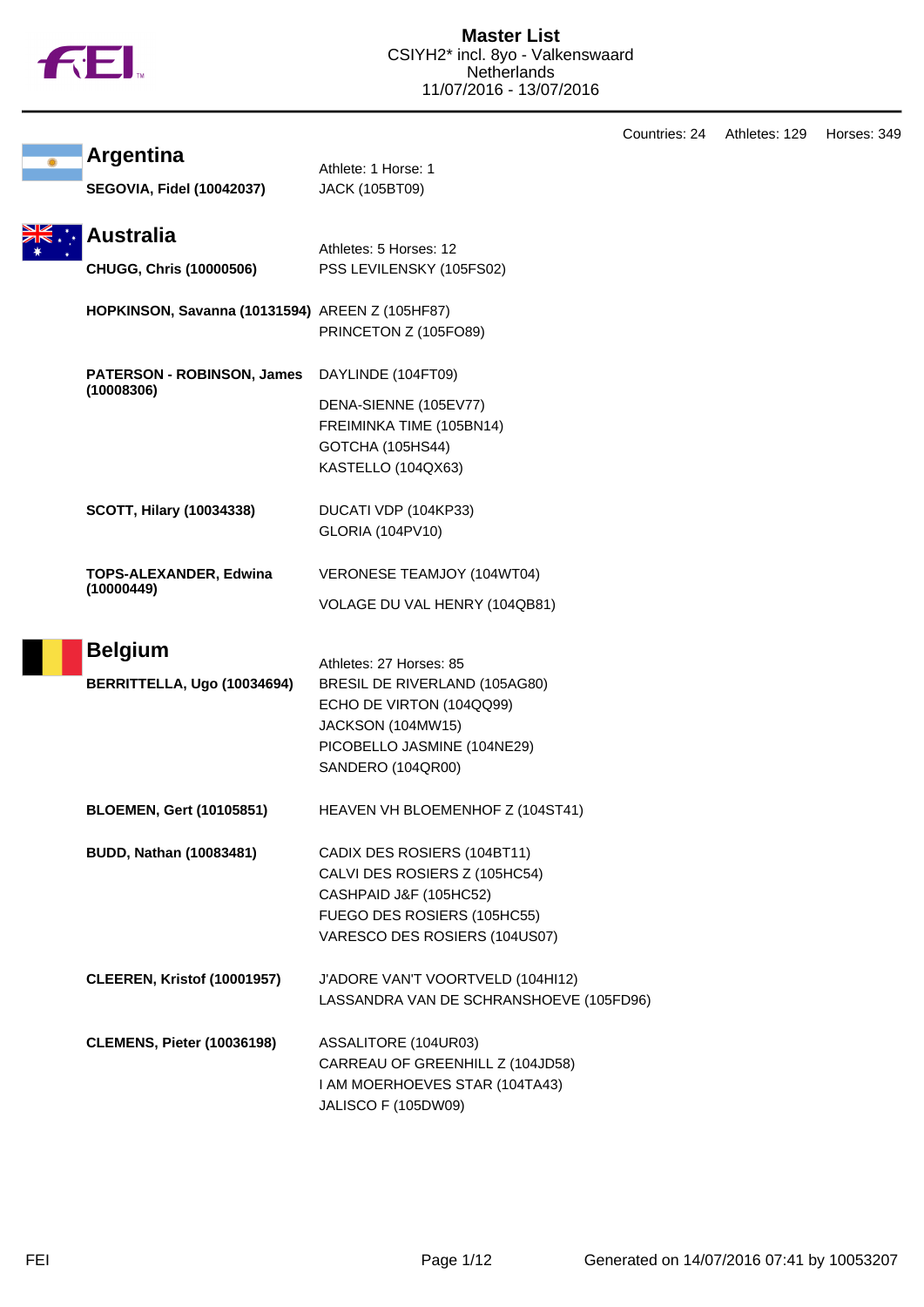

| DE BRABANDER, Karline                    | L' HERMES DE MUZE (105HC57)                                                                                                                                            |
|------------------------------------------|------------------------------------------------------------------------------------------------------------------------------------------------------------------------|
| (10017249)                               | LECTOR VD BISSCHOP (105HC58)                                                                                                                                           |
| DE GRANDE, Jean-Christophe<br>(10036316) | BELANO VD WIJNHOEVE Z (104SD95)                                                                                                                                        |
|                                          | DORUS DU DOMAIN Z (105DR68)<br>KIMONO VD BISSCHOP (104ZX53)                                                                                                            |
| DHAEYERE, Tom (10002950)                 | I CANTOU DU FONDS DES FLOTS (104WT60)<br>INDRA VAN DE OUDE HEIHOEF (104CL56)<br>JAMES V.D OUDE HEIHOEF (104SQ32)<br>JE TADORE NONSTOP (105GE44)<br>KRAPUUL F (105EH50) |
| <b>GEUKENS, Jan (10059438)</b>           | GORSINAA (105FD97)<br>GUSCHENKA (105FD98)                                                                                                                              |
| HAEP, Katja (10001905)                   | ANUSCHKA (104GQ32)<br>BAMBINA (104HI17)<br>CARLINA I (105DJ21)<br><b>CHANITA (105CQ77)</b>                                                                             |
| JENNEN, Stephanie (10100759)             | EVER SO CLEVER BLUE (104SH24)<br>FRENCH KISS VAN DE NETHE (105HC79)<br>TEEKITIEZZIE D'YSENBEECK Z (104SH27)                                                            |
| <b>KUNDYCKI, Marie (10007304)</b>        | EXCELLENT VAN DE KAPEL (105CQ79)<br>I CIRCA D OR (104EQ83)<br>UPPERCUT DE BAY (104CW42)                                                                                |
| <b>LACUS, Filip (10001305)</b>           | CHAYAN Z (105HJ82)<br>KINGSTON VAN PAEMEL (105HJ81)                                                                                                                    |
| LE JEUNE, Philippe (10000426)            | CADEAU DE MUZE (103XL12)<br>DOUBLE 0 SEVEN PL (104HI27)<br>FBI PL (105CQ49)<br>KONTADOR VAN HD (104RE27)                                                               |
| LELIE, Walter (10003067)                 | EL TORREO DE MUZE (105HC61)<br>GINO-H (105HI96)<br>JOLIE DE MUZE (105EA38)<br>KILLER QUEEN VDM (105HC59)                                                               |
| <b>PEETERS, James (10001684)</b>         | CACACHA VAN HET SCHAECK (104XH61)<br>J ADORE (104XD84)<br>J'ADORE VAN HET SCHAECK (104XD85)<br>KANJER 111 (105DK43)<br>WINNING GIRL Z (105DK45)                        |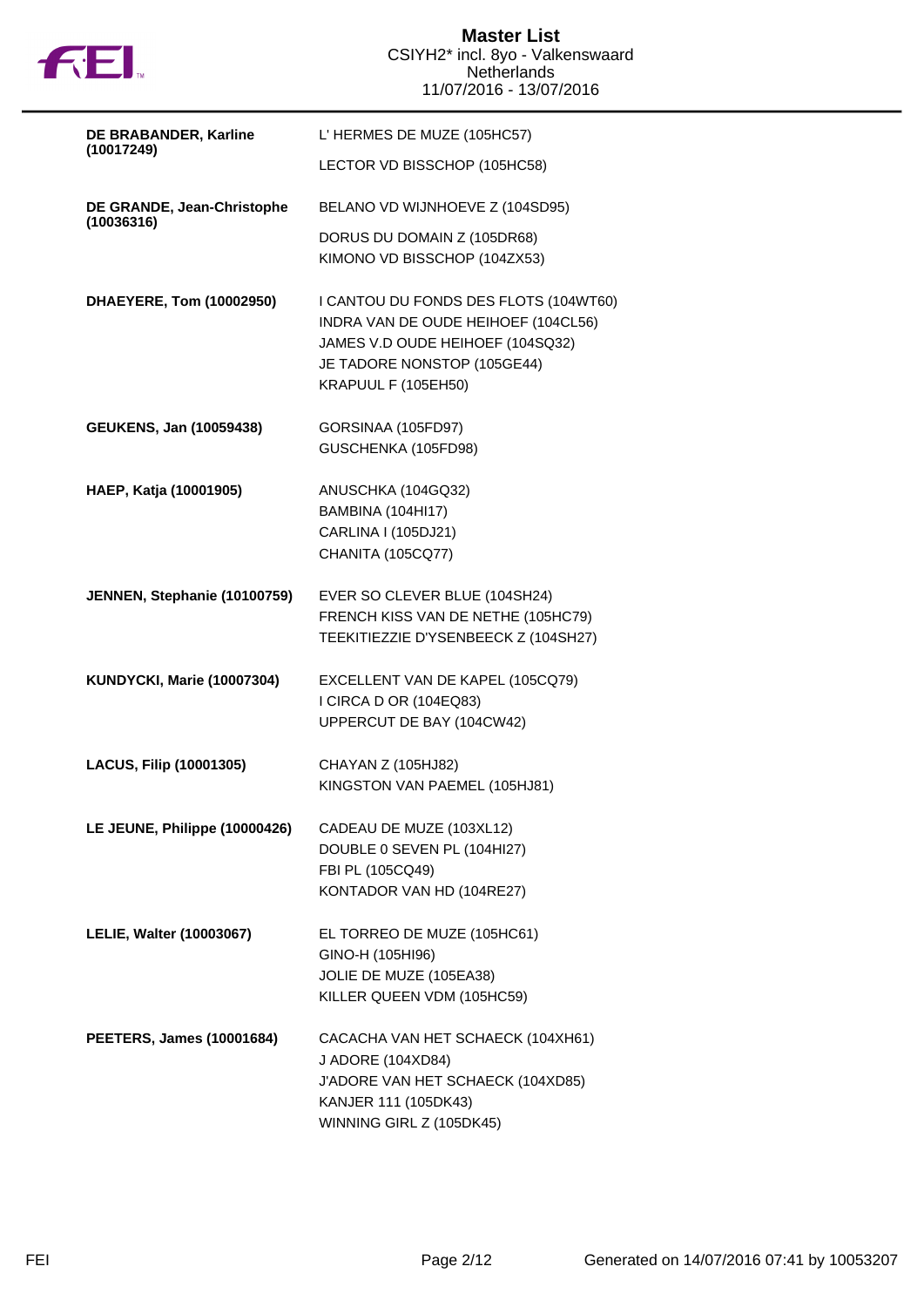

| POLLEUNIS, Sam (10046404)                                      | IDAM FRAVANCA (104HI05)<br><b>INOUK P (104HI33)</b><br>OKI VH GELUTT Z (104XH58)                                                                                                            |
|----------------------------------------------------------------|---------------------------------------------------------------------------------------------------------------------------------------------------------------------------------------------|
|                                                                | SCAUFLAIRE, Marine (10024597) ENTARES DU BOIS DES MANANTS (105DB24)                                                                                                                         |
| SEYNHAEVE, Olivier (10008834)                                  | JAROLUS VAN DE BERGDALHOEVE (104ZI08)<br>JUKA Z VAN DE DOORNAKKERS (105DR15)<br>KALGARY DV (105DL22)                                                                                        |
| SPITS, Patrik (10008046)                                       | BELLISSIMO Z (104TN61)<br>DONCKERVOORT DH (104CU82)<br>JACOBIEN DWERSE HAGEN (104RP59)                                                                                                      |
| <b>STACQUEZ, Sonia (10009761)</b>                              | ECLINSCO DE L'O (105FM52)<br>ZIGGY STARDUST Z (105HC65)                                                                                                                                     |
| <b>STEFFEN, Rachel (10072255)</b>                              | COLIBRI 19 (104QI45)<br>DOHA Z (105DV06)<br>NOBLE CALIPPO (104ZC02)                                                                                                                         |
| <b>SURIN, Laetitia (10016727)</b>                              | BALRIKA (105BT22)<br>DINKY TOY D'HOF TEN BOS (104RN15)<br>JIMCY DU LYS (104RN17)                                                                                                            |
| VAN MINNEBRUGGEN, Thomas<br>(10017386)                         | ELASTIQUE 111 Z (105HC71)<br>KNOCK OUT 111 (105HC76)<br>KOSHIN DE MUZE (105HC70)                                                                                                            |
| VAN OPSTAL, Stijn (10008053)                                   | ELIAS VAN DE VINKHOEVE Z (105HC78)<br>ERIKA-G (105HC69)                                                                                                                                     |
| VEREECKE, Andres (10076049)                                    | CASTRES VAN DE BEGIJNAKKER Z (105HC67)<br>FETICHE VD BEGIJNAKKER (105HC68)                                                                                                                  |
| <b>VRINS, Nick (10010407)</b>                                  | DE FLOR 111 Z (105HC66)<br><b>INAR C (103YI98)</b><br>INDIANA VAN 'T HEIKE (104PO32)<br>JENSON VAN'T MEULENHOF (104ZA50)<br>KALINKA VAN DE NACHTEGAELE (105FD99)<br><b>VANNAN (104WT77)</b> |
| <b>Brazil</b><br><b>MODOLO ZANOTELLI, Marlon</b><br>(10031717) | Athlete: 1 Horses: 2<br>DASINO VAN DE KAPEL (104PQ76)<br>DONALD 550 (104ZW57)                                                                                                               |
| Colombia                                                       |                                                                                                                                                                                             |

Athletes: 2 Horses: 6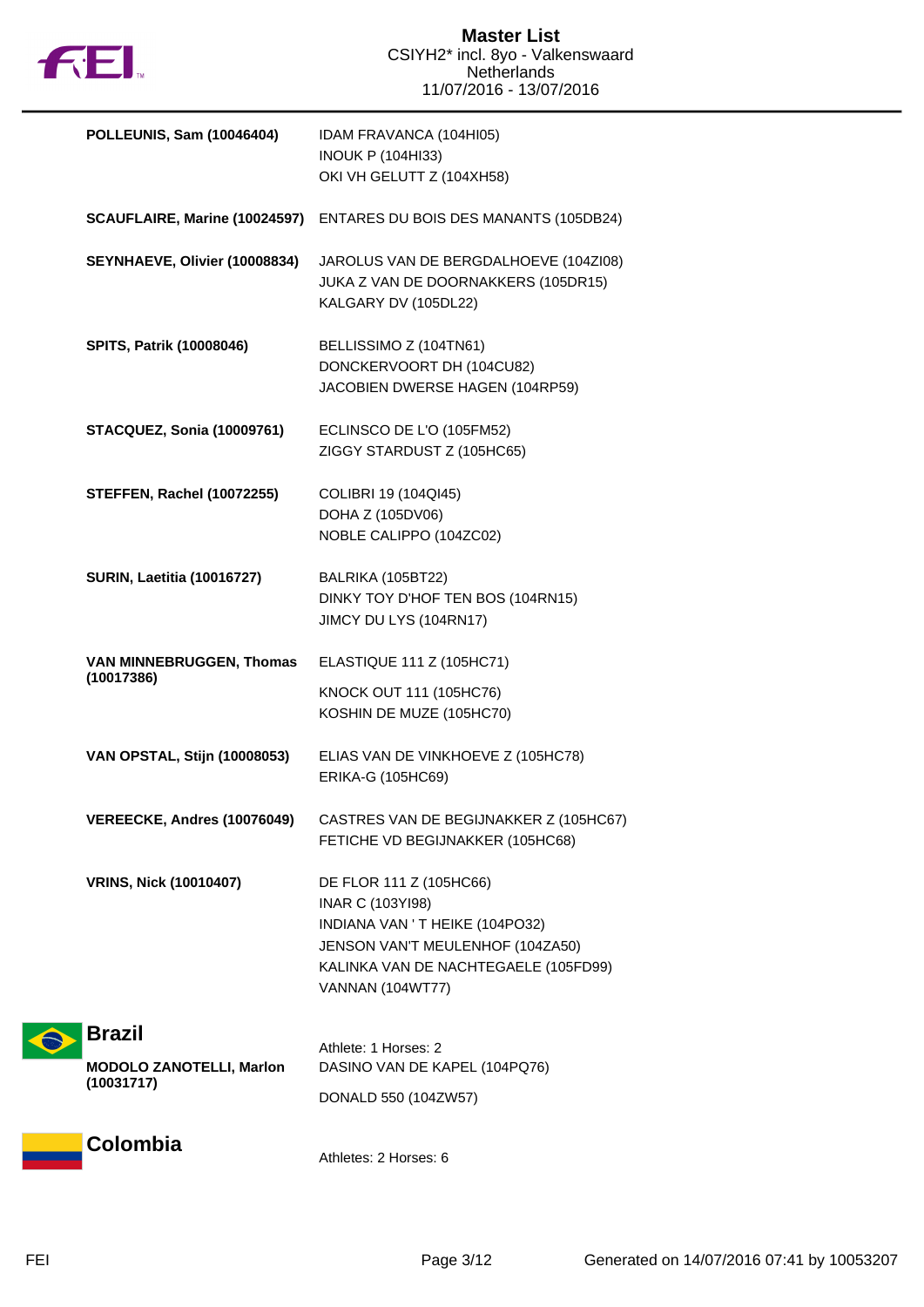| <b>ARROYAVE, Dayro (10016585)</b>                                     | <b>KING STAR M (105DR71)</b><br>QUINTA M DES HAUTS- SARTS Z (105DR70)<br>UNIVERS DE MONTSEC (104HQ43)<br><b>VIFDEVA (105CV40)</b>                            |
|-----------------------------------------------------------------------|--------------------------------------------------------------------------------------------------------------------------------------------------------------|
| <b>RUIZ, Mauricio (10010661)</b>                                      | CUPCAKE (105BG29)<br>JEWEL 8 (104LJ35)                                                                                                                       |
| <b>Czech Republic</b><br><b>AUGIER DE MOUSSAC, Emma</b><br>(10017125) | Athlete: 1 Horses: 3<br>BRIGHTON BAY (104QU54)<br>DIVA (104NX61)<br>MISS PEPPER POTTS (105BF90)                                                              |
| <b>Finland</b><br>LINDEBLAD, Rebecca (10037598) LOVELY LADY (105HR70) | Athlete: 1 Horse: 1                                                                                                                                          |
| <b>France</b><br><b>BOURVEN, Swan (10022510)</b>                      | Athletes: 6 Horses: 18<br>VAKIRY DES SAULES (104MH23)<br>VANDA CLASS (104XD17)                                                                               |
| <b>CANDON, Nils (10006567)</b>                                        | <b>BYRON (105AV52)</b><br>CAILLOU DE LA PIERRE Z (104WL72)                                                                                                   |
| HERIVEAUX, Frank (10061158)                                           | LORD FLORENTIN Z (104WR05)<br>UPSILON D'AUSTRAL (104WQ98)<br>URPHEA DE DENAT (104XB11)                                                                       |
| PAILLOUSSE, Edgar (10017124)                                          | BARBIE DE CHAMANT (105HE49)<br><b>BIBICI (105HE48)</b><br>VANGOTH DES BESNARDS (105AA96)                                                                     |
| RAGE, Stephane (10061909)                                             | DAWN Z (105HF88)<br>DIAMOND Z (105HF85)<br>NIALOTTA Z (105HF84)                                                                                              |
| <b>THIROUIN, Max (10002265)</b>                                       | ALIBI DE THEYSSAMY (105FQ68)<br>AUBADE DE TOBESBEN (105HC90)<br>AURORE DE LA ROSE (105FC84)<br>JEWEL DE KWAKENBEEK (104PW73)<br>UTOPIE VILLELONGUE (104FU19) |
| Germany                                                               | Athletes: 5 Horses: 14                                                                                                                                       |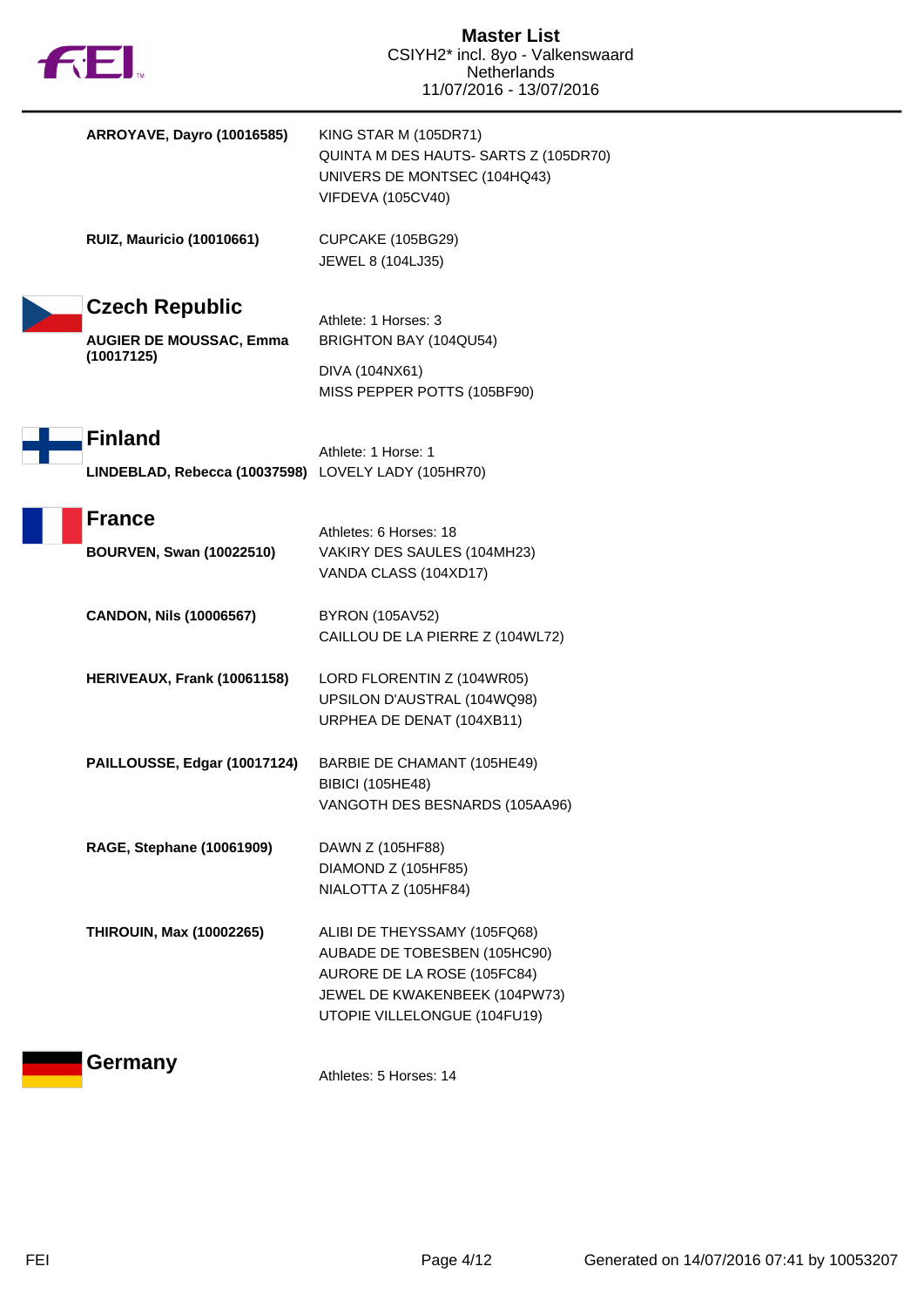

| <b>HOSTER, Tim (10002939)</b>                      | ANNA JO (104RW57)<br>BALLANTINE DI VILLAGANA (104IA18)<br>IZMIR VAN DE BAEYENNE (104IE77)<br>KING OF QUEENS (105GU92)<br>OVER THE TOP 7 (104RW49) |
|----------------------------------------------------|---------------------------------------------------------------------------------------------------------------------------------------------------|
| KNOOP, Katharina (10022360)                        | FOLLOW ME 52 (104PV34)<br>OH SO LUCKY (104PV54)                                                                                                   |
| KÖHLBRANDT, Torben (10008312) DICAPRIO 3 (104MP91) | DOMINICUS B (103YM79)<br>NUCA 2 (104ZC25)                                                                                                         |
| <b>TITSCH, Carsten (10141399)</b>                  | ACTION GIRL (105HI69)<br>DONNA I (105GD57)<br>LETIZIA 49 (105GD58)                                                                                |
| ZAND, Darius (10001072)                            | CASSIDRO ZD (104SJ11)                                                                                                                             |
| Great Britain<br>BOTHWELL, Ruairidh (10094200)     | Athletes: 7 Horses: 13<br>LORD GOLD V/T'DAUWHOF (105EI25)                                                                                         |
| <b>BROAD, Holly (10138580)</b>                     | GENTLEMAN (105DP10)                                                                                                                               |
| <b>BURGESS, Jude (10093658)</b>                    | COMEBACK DE FREMIS (103VX20)<br>GERMATES (105AV88)<br>GIMONA (105AV86)<br>QUITE FEELING (105AV89)                                                 |
| CHRISTIE, Tamarin (10025429)                       | KING VAN HET KEIZERSHOF (104SP75)                                                                                                                 |
| <b>MINCHER, Julian (10107649)</b>                  | EINDHOVEN G.H. (104SM23)<br>RED LADETTE (105FB95)                                                                                                 |
| <b>NICOL, Carron (10025224)</b>                    | FINNEGAN D (105AL32)<br>JAGUAR VD BERGHOEVE (104HI16)<br>MOONRAKER (105BV35)                                                                      |
| NORMAN, Scarlette (10054888)                       | FLAVIE VAN DE HELLE (105AE53)                                                                                                                     |
| <b>Greece</b><br><b>ONASSIS, Athina (10024105)</b> | Athlete: 1 Horse: 1<br>INCA BOY VAN T VIANAHOF (104GK30)                                                                                          |
| <b>Ireland</b>                                     | Athletes: 3 Horses: 9                                                                                                                             |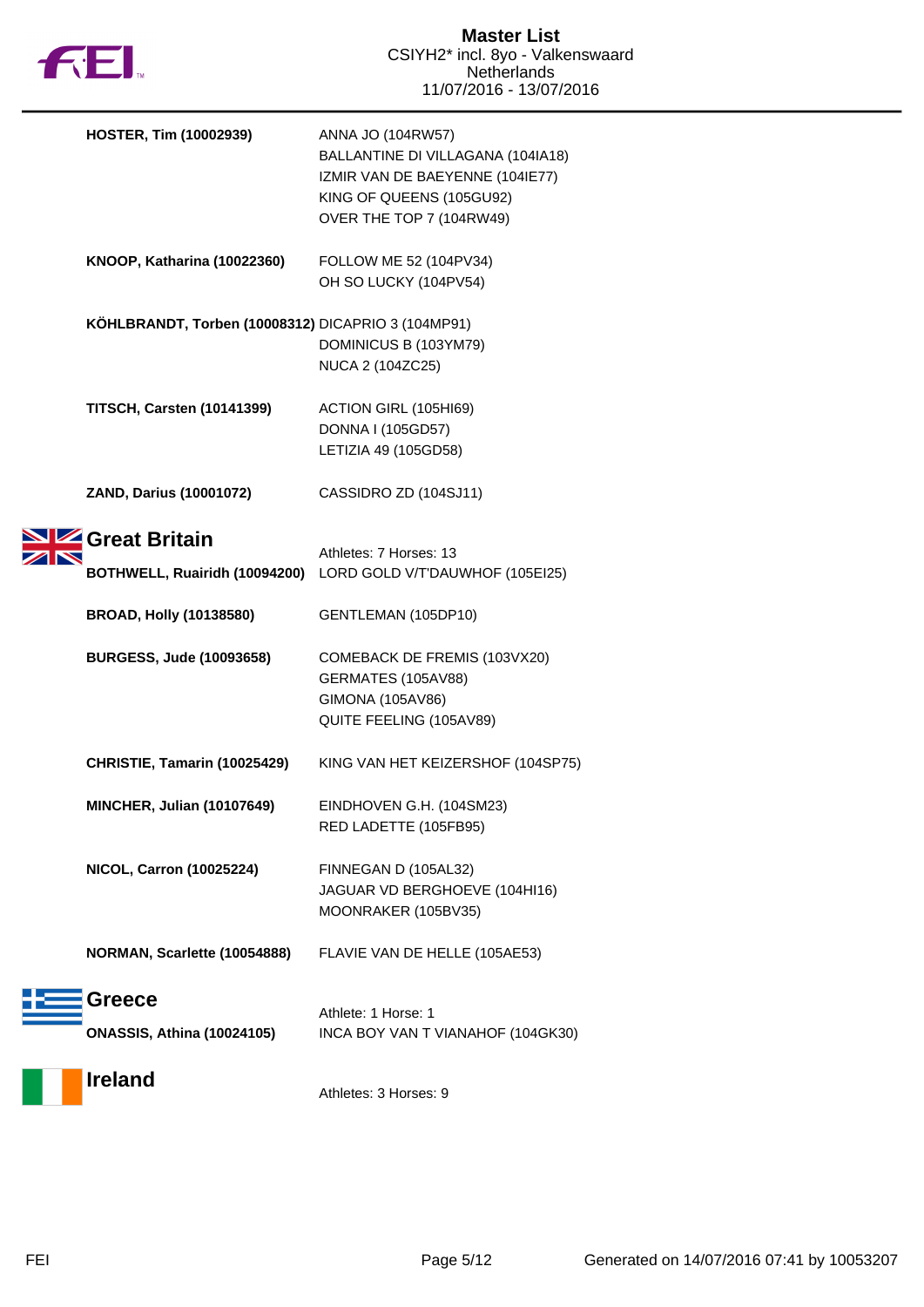

|   | <b>BREEN, Trevor (10039055)</b>                   | DULF (103VH87)<br>ENTERPRISE (104MZ27)<br>FELIANO B (104TC18)<br><b>FRANKLIN (105BI10)</b><br>GET OFF (105BM23)<br>ZILTON SL Z (105AZ94)                         |
|---|---------------------------------------------------|------------------------------------------------------------------------------------------------------------------------------------------------------------------|
|   | <b>MARSHALL, Harry (10001565)</b>                 | FOLLYFOOT DOLCE VITA DBZ (104PN79)                                                                                                                               |
|   | <b>MCCARTHY, Simon (10059308)</b>                 | AUDI'S FANMAIL Z (104PW17)<br>BOLERO D' ARMANVILLE (105BI91)                                                                                                     |
| ✿ | <b>Israel</b><br>ABUDI, Asaf (10079861)           | Athlete: 1 Horse: 1<br>QUELLE DAME Z (105HG02)                                                                                                                   |
|   | <b>Italy</b><br><b>BENATTI, Andrea (10021463)</b> | Athletes: 6 Horses: 16<br>CASANOVA Z (104HI60)<br><b>IDENTO VAN MAARLE (104FM13)</b><br>KURTIS VD BISSCHOP (105BQ84)                                             |
|   | BUCCI, Piergiorgio (10016401)                     | BELL RAGAZZO (104YB40)<br>CHIBA CHIBA (104IG79)<br>UGANO DE COQUERIE (104LL85)                                                                                   |
|   | <b>COLOMBO, Fabio (10142412)</b>                  | ZERO IMPACT PRIMO (105ES22)                                                                                                                                      |
|   | FERRANTI, Nicole (10035680)                       | BARYNIA JO (105BR68)                                                                                                                                             |
|   | <b>MACCHIARELLA, Manfredi</b><br>(10021465)       | ANGELINA VAN'T KLEIN ASDONK Z (105HS39)<br>DELSINO (104HV96)                                                                                                     |
|   | ZORZI, Alberto (10034851)                         | DANIQUE (104OJ02)<br>JOSEPHINE VD BISSCHOP (104XC96)<br>MONTI OBOLENSKY (105AD52)<br>VICEVERSA DE LA ROQUE (104PK64)<br>ZANTANA Z (105AX59)<br>ZENON Z (105AX58) |
|   | Latvia<br>STEINBERGA, Santa (10071029)            | Athlete: 1 Horses: 2<br>CALOLA (104SJ01)<br>GRISSOM Z (104UG80)                                                                                                  |
|   | <b>Mexico</b><br>FERNANDEZ, Javier (10009252)     | Athletes: 3 Horses: 7<br>DIAMOND DREAM (105BV91)<br>END GOOD ALL GOOD (104RR87)                                                                                  |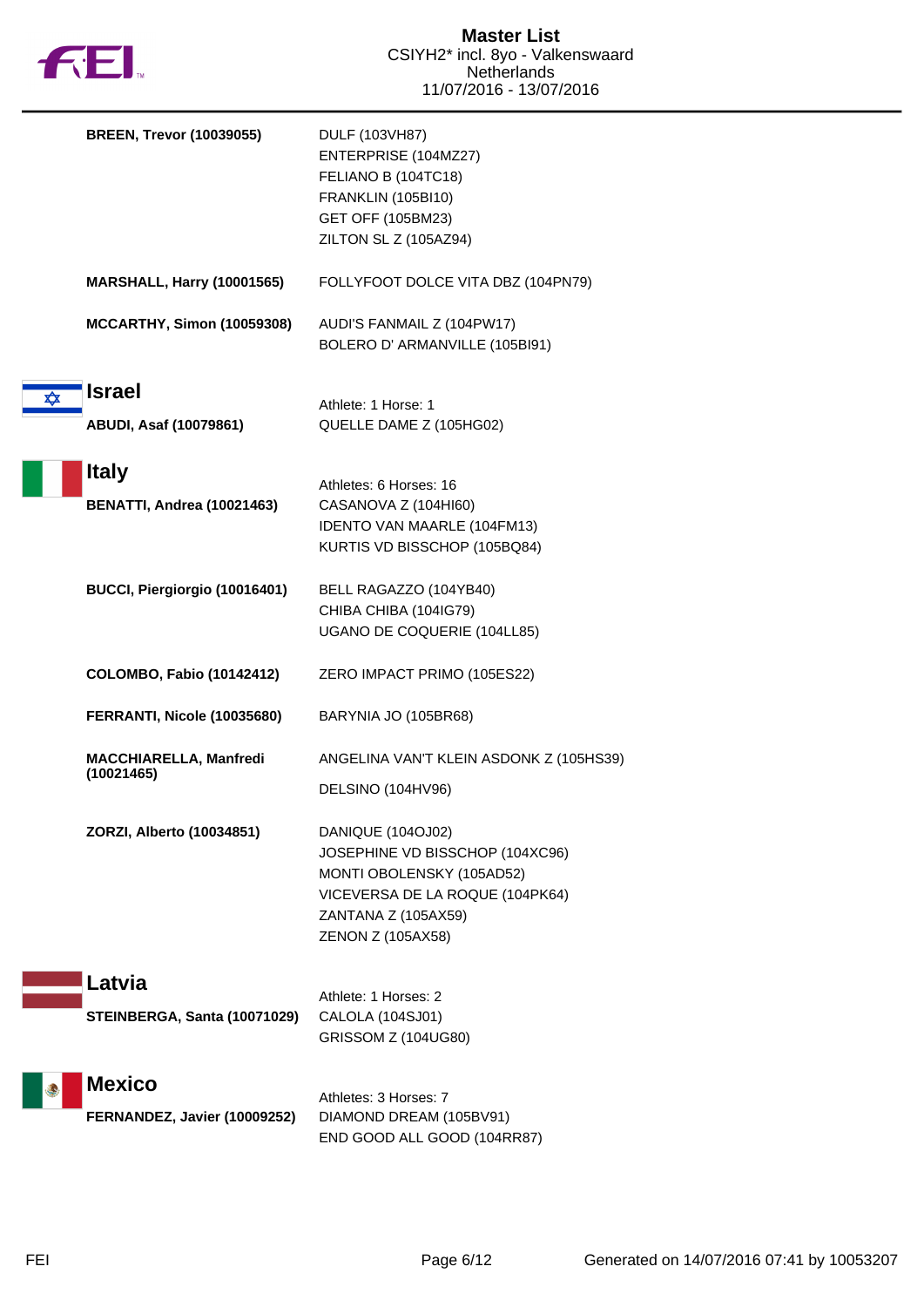

| GASPAR ALBAÑEZ, Juan Pablo                         | BENJI VAN DE WOLFSAKKER Z (105BZ11)                                                                                       |  |
|----------------------------------------------------|---------------------------------------------------------------------------------------------------------------------------|--|
| (10071859)                                         | ESCADA 242 (104ZO98)<br>GUERRERA DEL MAR (104RA93)<br>QAROESKA VD TOJOPEHOEVE Z (104IQ69)                                 |  |
| <b>HANK GUERREIRO, Carlos</b><br>(10093717)        | QUANTADOR 3 (104CU29)                                                                                                     |  |
| <b>Netherlands</b>                                 | Athletes: 33 Horses: 103                                                                                                  |  |
| <b>BIESSEN, Ivo (10018934)</b>                     | DIMPF HDH (104FN48)<br>EVITA VD KRUISHOEVE Z (105CB92)<br>GRACE KELLY (105CT92)<br>SCENLETHA (104YE01)                    |  |
| BOER, Geert-Jan (10142710)                         | <b>FLOWER (105HL39)</b><br>GO ELDOR (105HL40)                                                                             |  |
| <b>BONHOF, Kars (10090400)</b>                     | CASINA 15 (104RR26)<br><b>FUJI (105BL52)</b><br><b>GERNICE VAN DE POSTBAAN (105HF63)</b><br>ZENTOS (104WX08)              |  |
| DE RUIJTER, Anouk (10014942)                       | <b>EKIMOV (104RS14)</b><br><b>FIORIE (104YH23)</b><br><b>FLAIRE (104YH26)</b>                                             |  |
| ERAS, Rob (10002631)                               | KOBE V.D. MESPEL (104RO35)                                                                                                |  |
| <b>EVERSE- VAN DE KRAATS,</b><br>Mischa (10002325) | DROPSHOT (104CJ00)<br>EVERT (104FN80)<br><b>FINOLA (105BG12)</b><br><b>GALIDOS (105BG15)</b>                              |  |
| <b>GOMMEREN, Bart (10043711)</b>                   | GEARA (105CD95)<br>GRAPPA (105CG32)<br>LIBANESE B Z (105CE66)                                                             |  |
| HELMOND VAN, Joris (10028872)                      | CAPELLA MARIENSHOF Z (104FS01)<br>GIOVANNI REUVEKAMPS (105HF71)<br>JAZOU VAN HET NERENHOF (104GT98)<br>LIESBETH (105HF72) |  |
| HOUWEN, Kristian (10024259)                        | DROP SHOT VM (104QQ18)<br>EDINBURGH (104MW70)<br>GILETTO (105HJ93)<br>GULLIT HBC (105HJ96)                                |  |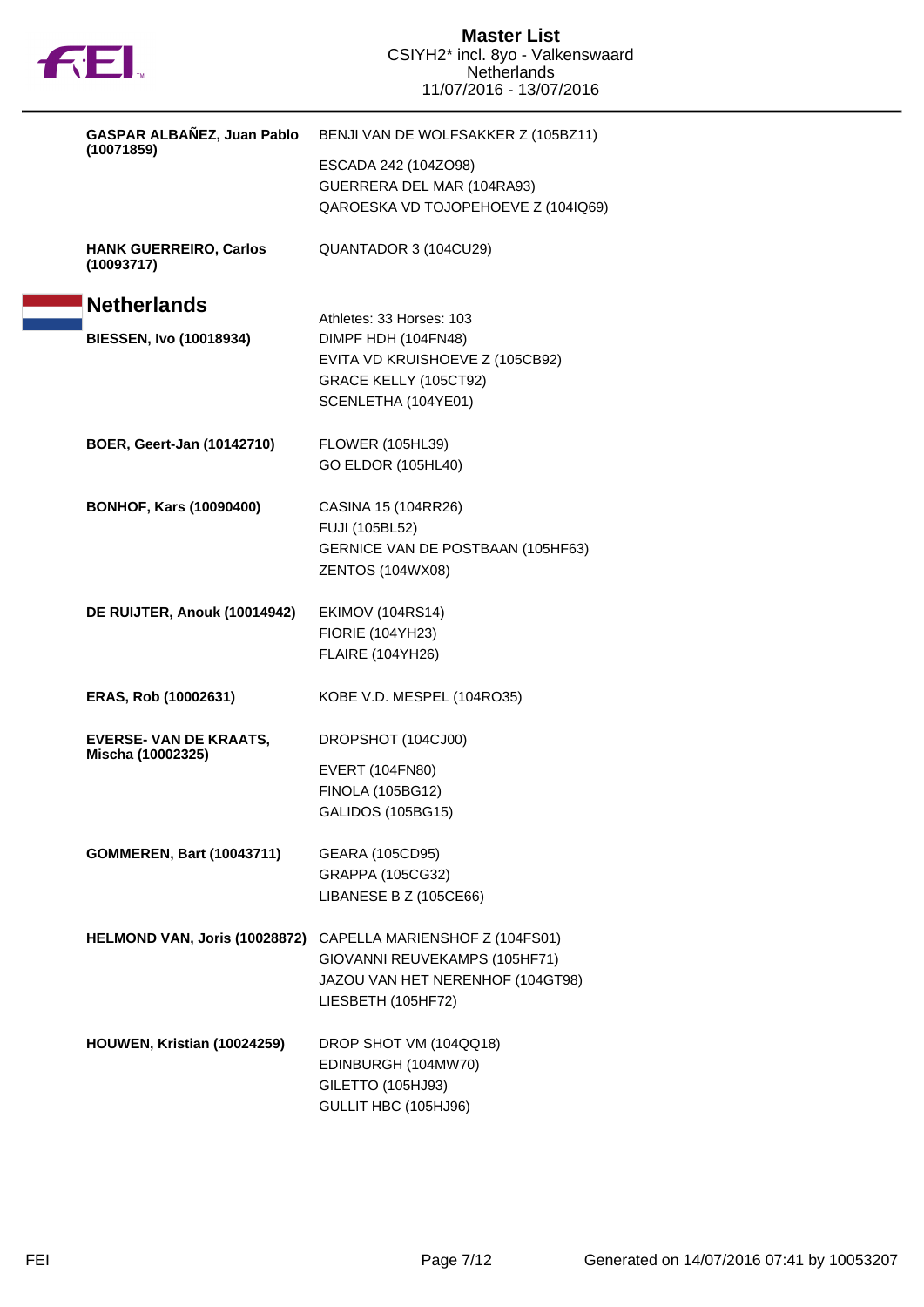

| <b>JOCHEMS, Kelly (10063026)</b> | EGWEL (104VR50)<br>GAILLARD 'S SON (105HF64)                                                                                           |
|----------------------------------|----------------------------------------------------------------------------------------------------------------------------------------|
| <b>JOCHEMS, Kevin (10048555)</b> | BALI DES CEDRES VERTS (105GW68)<br><b>ECIFEE (105AC77)</b><br><b>ENCORE (105AE05)</b><br>VAN SCHIJNDEL'S DAIMOND (104PG40)             |
| JOPPEN, Loewie (10031514)        | CALVARA DL Z (105HF65)<br>DOLINN (103WM57)<br>FABERGE H & S (105CX44)<br>ILATINA (104IA32)                                             |
| <b>KERSTEN, Lars (10082731)</b>  | GALILEA (105HF66)<br>ISARUS VAN DE VIJF EIKEN D'11 (104NI93)<br>VALERIE M (105CZ61)                                                    |
| <b>KERSTEN, Niels (10085273)</b> | ARIBA N.W. (105BI87)<br>CARDINALE 23 (105HN50)<br>CHECKER 47 (104YP79)<br>FREIXENET 77 (105GW37)<br>UNION DE FLANDRE (104FV19)         |
| <b>KUIPERS, Doron (10018931)</b> | DIMITRI (103XX69)<br>ELCAPONE M (104FE46)<br>EVERGO (104IB10)<br>FAUST VAN WELTEVREDEN (104XZ18)<br>KERSWIN VAN 'T ROOSAKKER (104QV46) |
| LIER, VAN, Fleur (10101716)      | GARONNE (105HF73)                                                                                                                      |
| LINSSEN, Rogier (10009436)       | AMERICAN DREAM (105BC50)<br>CONTHINO (105DN62)<br>DONANSO (104HB77)<br>ELINE MARIA M (105DI87)<br><b>FERREK (105CZ28)</b>              |
| LIPS, Bart (10063027)            | DIOR P Z (105HT18)<br>EVENZO (104SH36)<br>FEDDEBEZI SW (105HF69)                                                                       |
| LOOYMANS, Peggy (10142451)       | PANAMERA Z (105HF68)                                                                                                                   |
| <b>MAARSE, Dave (10001076)</b>   | ENGELIEN (105HE05)<br><b>FINESSE B (105HL51)</b><br>VALENTINO Z (105HE06)                                                              |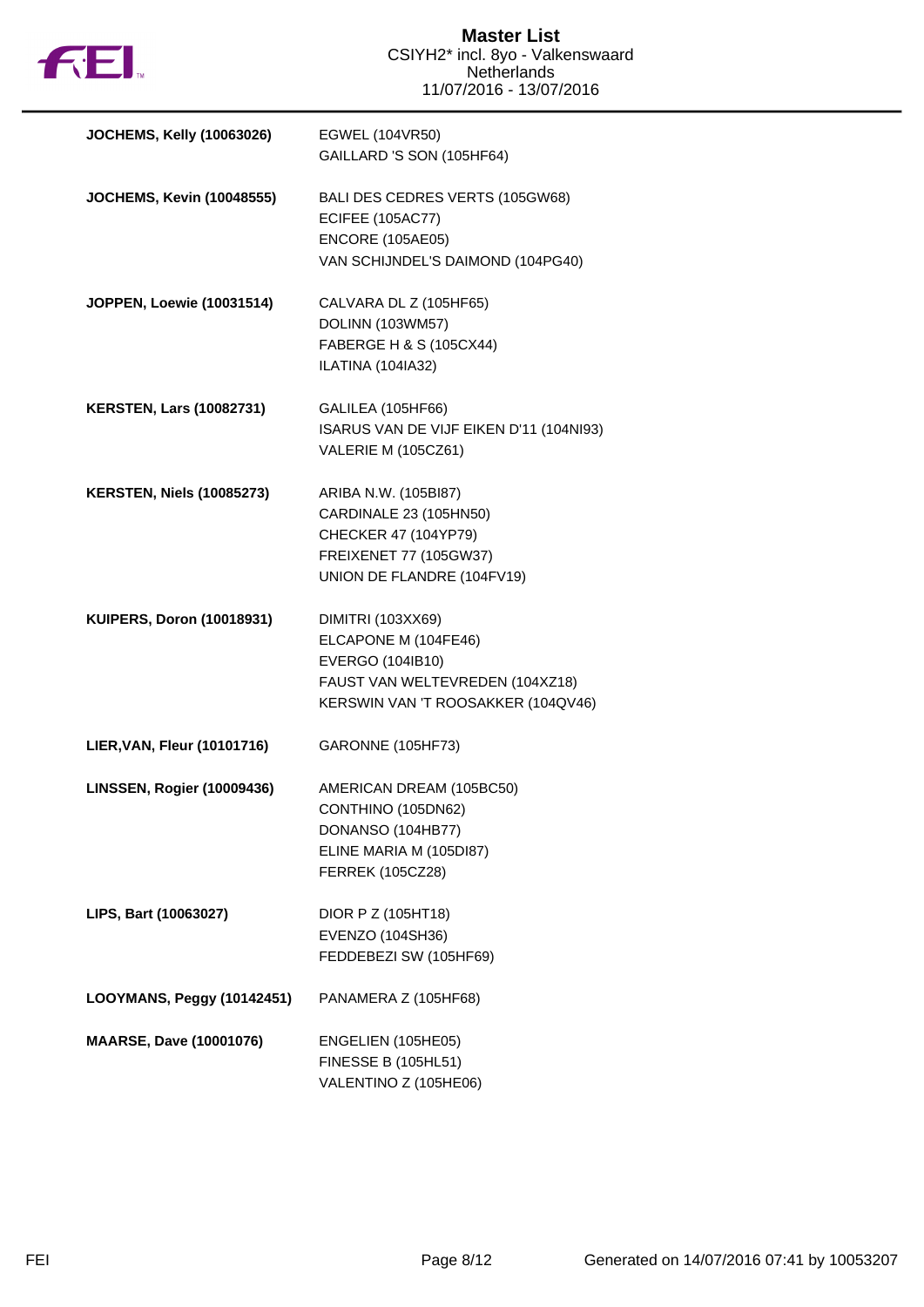

| POELS, Anne-Marie (10035317)                | FILINI CL (105HL35)<br>FLASH (105DC32)<br>IPPON V.H. REBELSHOF (104JZ38)                                                             |
|---------------------------------------------|--------------------------------------------------------------------------------------------------------------------------------------|
|                                             | RAIJMAKERS JR, Piet (10010870) VAN SCHIJNDEL'S BELLE (104YR18)<br>VAN SCHIJNDEL'S DOMINUS (104SM78)                                  |
| SCHUTTERT, Frank (10021399)                 | DY ZENTO (104LQ67)<br>IMKE VAN T ROOSAKKER (104CL60)                                                                                 |
| <b>SNELS, Zoi (10071742)</b>                | ELTON JOHN (104MW77)<br>FLORIS TN (104XW88)<br>GLOBAL CHAMPION TN (105HF70)<br>PILOTHAGO (105BM86)                                   |
| <b>TACKEN, Emile (10001204)</b>             | DIAMOND (104HT55)<br>DON CELLO (104YX07)<br>DUDUZA (104HT56)<br>FAITHFUL (104YI91)<br>FLYING DREAM (104YI92)<br>GALLANTINO (105HS59) |
| <b>TACKEN, Niels (10002391)</b>             | ALEXIA Z (105CX38)<br>EQUAL (105DM63)                                                                                                |
| TIEBOT, Liza (10082241)                     | FYBALIA (104XS55)<br>GABRIEL SMH (105HJ98)                                                                                           |
| UYTENDAAL, Pascal (10002470)                | DOUBLE BLUE (104UC48)<br>GOTHENBURG (105BS16)                                                                                        |
| <b>VAN ASTEN, Geert (10028465)</b>          | <b>EMPIRE (104WN17)</b>                                                                                                              |
| VAN DE RIJT, Teddy (10063029)               | FREIMINKA'S BLUE DIAMOND (105FW48)                                                                                                   |
| <b>VAN DEN BROEK, Monique</b><br>(10081056) | DACANTOS (104MU33)<br>DORA VAN DE HELLE (105CX49)<br>DUKE (104XW85)<br>FIL A FIL (105BZ72)                                           |
| VAN DER PLUIJM, Anoek<br>(10028875)         | C WELLIE (105HS85)<br>FELIX (105BG33)<br><b>GERLOS (105HL45)</b><br>GOLDINE (105HL47)                                                |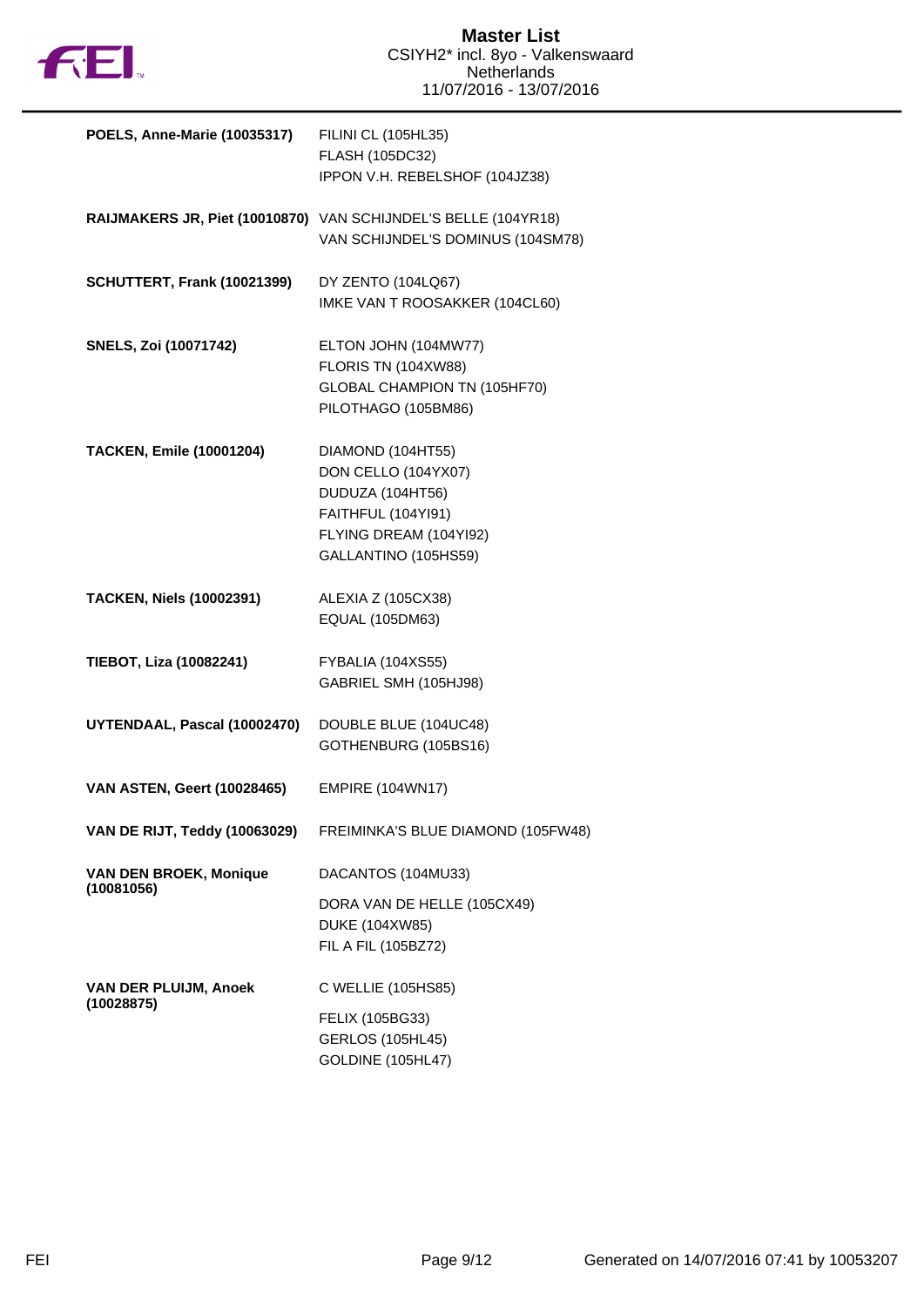|    | <b>FEI</b>                                                    | <b>Master List</b><br>CSIYH2* incl. 8yo - Valkenswaard<br>Netherlands<br>11/07/2016 - 13/07/2016                          |
|----|---------------------------------------------------------------|---------------------------------------------------------------------------------------------------------------------------|
|    | <b>VOORN, Vincent (10003048)</b>                              | ELAN (104ZK50)<br>ELLAVAR X (104RS07)<br>ELLKENNEY (105AW00)<br>EXCELLENT VD ZUUTHOEVE (104YB93)<br>FROUKJECARA (105GB09) |
|    | <b>New Zealand</b>                                            |                                                                                                                           |
|    | <b>CUBITT, Lisa (10009209)</b>                                | Athletes: 2 Horses: 5<br>OAKS CAJUN JITTERBUG (105FU68)<br>OAKS CLOVELLY (105FV99)                                        |
|    | <b>WILSON, Grant (10001494)</b>                               | BALTIMOREE (105AU13)<br>L PIN CHIN JUNIOR (105AU10)<br>QUINCY LADY (104OR97)                                              |
| 9. | <b>Portugal</b>                                               | Athlete: 1 Horses: 4                                                                                                      |
|    | ALMEIDA, Rodrigo Giesteira                                    | DYLANO (105HF91)                                                                                                          |
|    | (10058729)                                                    | ELUD (105CX43)<br>FABIENNE (105DQ45)<br>KING KONG OF PICOBELLO Z (105HF94)                                                |
|    | Qatar                                                         |                                                                                                                           |
|    | AL MARRI, Rashid (10044078)                                   | Athletes: 2 Horses: 2<br>CHUPA CHUPS 12 (104SZ77)                                                                         |
|    | AL THANI, Sheikh Ali (10024194)                               | CREATIVE VA (104SR80)                                                                                                     |
| 攝  | <b>Spain</b><br><b>AMILIBIA, Paola (10006575)</b>             | Athletes: 2 Horses: 2<br>CANSALLA (105CL56)                                                                               |
|    | LOPEZ DE LA OSA ESCRIBANO, GESA (105DL81)<br>Iñigo (10109370) |                                                                                                                           |
|    | <b>Sweden</b>                                                 |                                                                                                                           |
|    | ALBINSON, Amanda (10054816)                                   | Athletes: 9 Horses: 19<br>KEIRA -S (105ED36)                                                                              |
|    | AXELSSON, Annika (10039932)                                   | LORD CURRY FP (105AE83)<br>QUINCIA L (105AE81)<br>SIETSKE Z (105HT55)                                                     |
|    | KARLSSON, Mathilda (10046409)                                 | CHOCOLATE VA (105HJ97)<br>CHOPIN VA (104HS88)<br><b>CLARO VA (104YX54)</b>                                                |
|    | LINDBERG, Rebecca (10026134)                                  | CHICO Z (105FB59)                                                                                                         |
|    | <b>OLSSON, Sanna (10008895)</b>                               | <b>EXPERT (105FJ59)</b>                                                                                                   |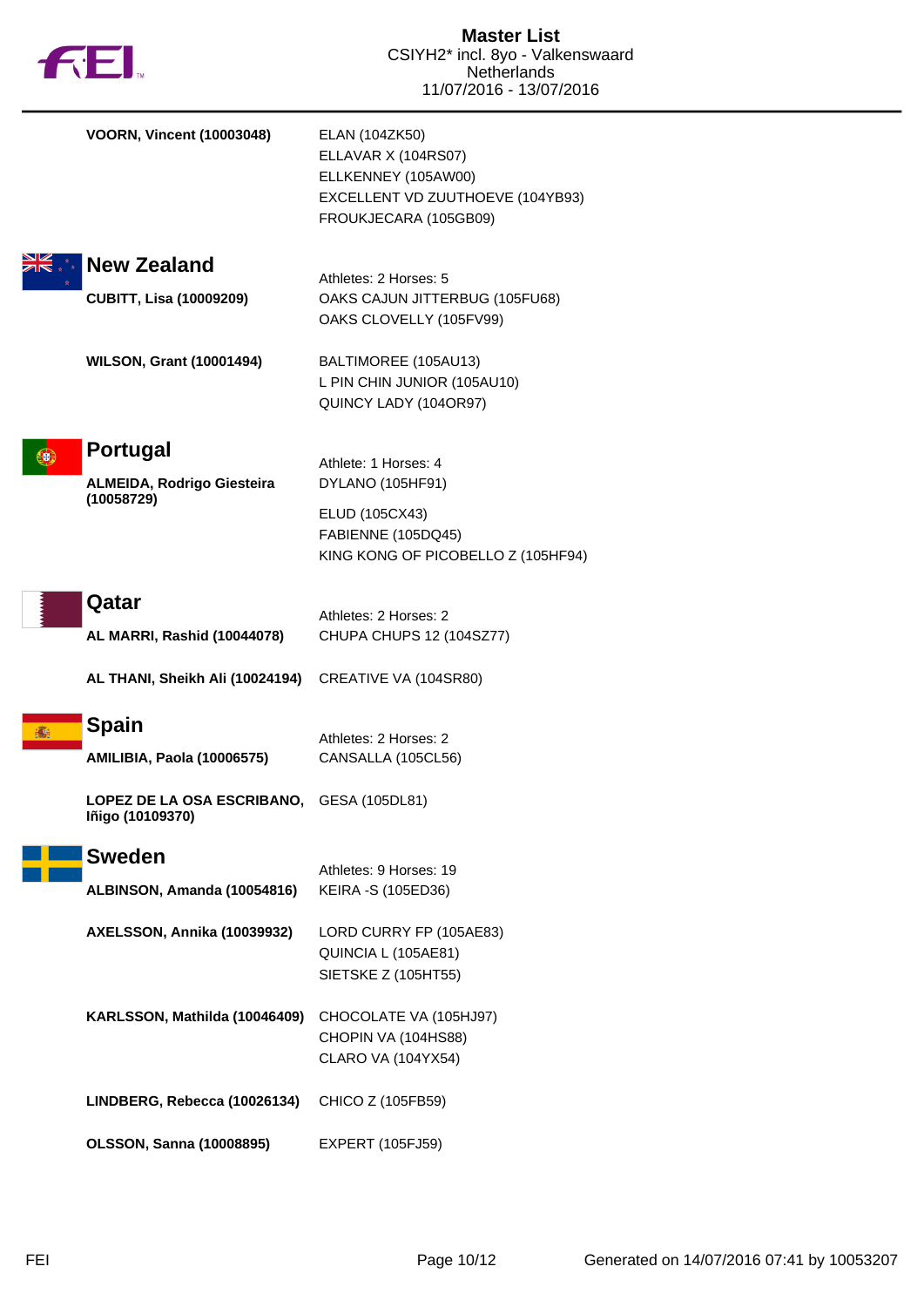

| PARMLER, Malin (10008080)                            | DAGMA (104LJ42)<br>HAPPY-HOM (105HI83)<br>JASMIJN VAN 'T EIGENLO (105GQ51)<br>LAMAZ (105HS07)          |
|------------------------------------------------------|--------------------------------------------------------------------------------------------------------|
| PETERSSON, Elina (10072741)                          | BILLY ON ICE (104EY65)<br>FAME DVL (104ZK60)                                                           |
| WESTBORG, Sofia (10071364)                           | CAMBLIN TENESSE (105FW86)<br>EXTRA SPECIAL (104GJ16)                                                   |
| ZAKARIASSON, Linn (10043296)                         | CHADES OF BLUE (104XD74)<br>FIREBALL 36 (105AM62)                                                      |
| <b>Switzerland</b><br>BICHSEL, Alessandra (10064209) | Athletes: 2 Horses: 5<br>ALEXANDER DER KLEINE (105BG60)<br>STAKKANUJA (104PS60)                        |
| <b>CROTTA, Clarissa (10000998)</b>                   | CORNET'S CROWN 2 (105AQ87)<br>INCITATUS 5 (104ND64)<br>VENICE BEACH 5 (104RP36)                        |
| <b>United States of</b>                              | Athletes: 7 Horses: 18                                                                                 |
| America<br><b>CASADY, Shawn (10078281)</b>           | CLEOPATRA (105HQ36)<br><b>DUBAI (105AD64)</b><br>FANTA LIME (104QU44)<br>TOUCHE D ALLEGRESSE (104SF17) |
| <b>HEERS, Bliss (10026630)</b>                       | CALLE 67 (104WY59)<br>CENNY ROGERS (104MF88)<br>GEORGE 132 (104ZM86)<br>PMH POLLYANNA (104ID23)        |
| <b>HEISE, Emma (10103526)</b>                        | CURIOUS GEORGE (104RU62)                                                                               |
| PRINCE, Kimberly (10001940)                          | LASIRCA KIL (104MW90)                                                                                  |
| RILEY, Schuyler (10002749)                           | G-FORCE (105GV21)<br>NINOU 2 (104PK18)                                                                 |
| <b>SPRINGSTEEN, Jessica</b>                          | DUTSBOY (103VW77)                                                                                      |